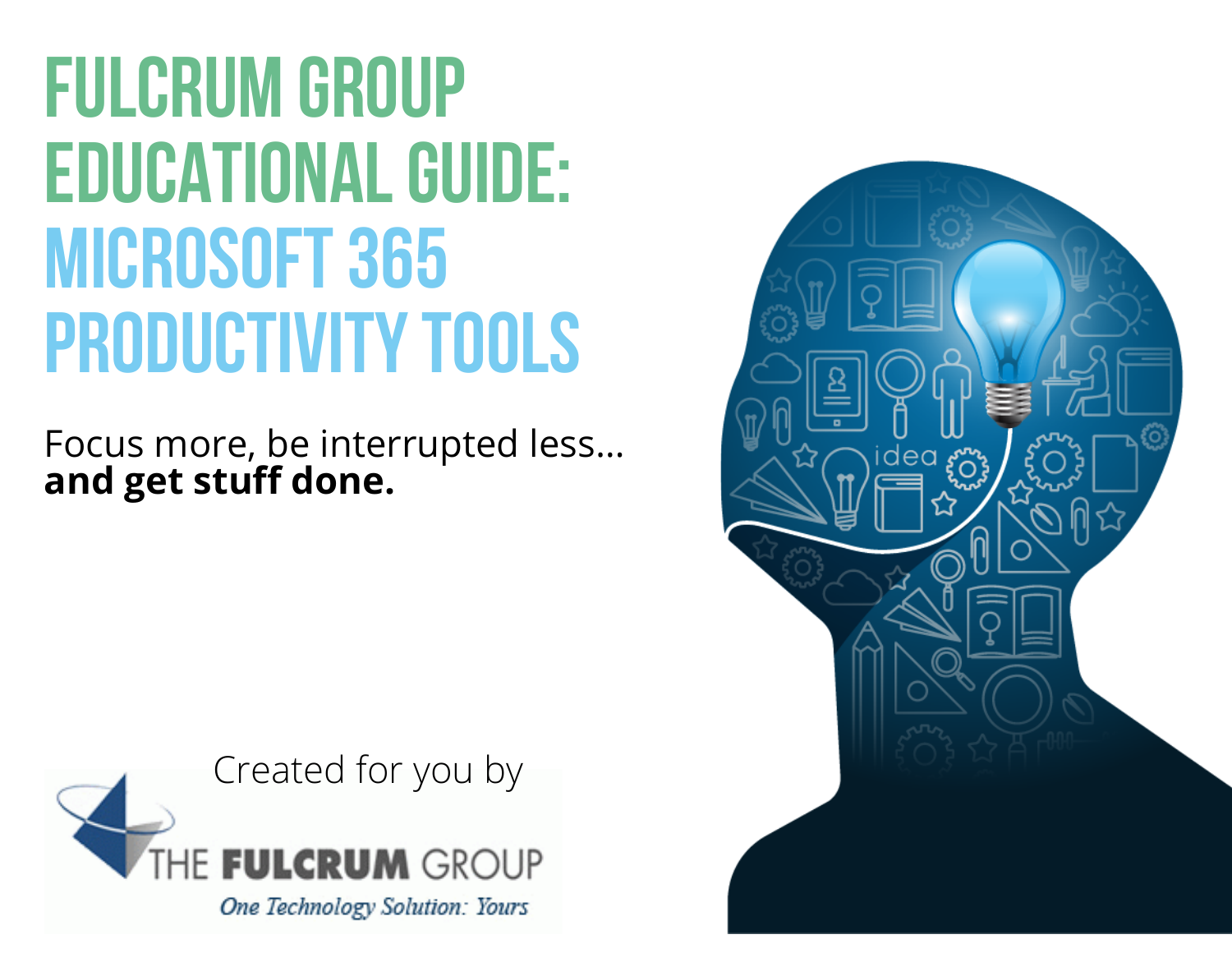When you're a business owner or manager, you have a lot of responsibilities. There are also many people who want to speak with you throughout your working day.

Unfortunately, that means that you may be interrupted more often than you'd like. And you have to split your focus on things you'd rather give your full attention to.

It can be a big frustration.

Many business owners and managers feel this way. **You are not alone!**



It's not to say that you don't want to help out or that you haven't got time for people. Of course, you still care! These are your people here to help you succeed.

But sometimes wouldn't it be nice to just sit down and complete something without being side-tracked?

**Understand this: The more things you have to switch between during the day – and the more unscheduled interruptions – the greater the burden on your brain.**

It can lead to a feeling of total cognitive overload by the end of the day.

You'll recognize this as getting home in a bit of a daze, and feeling like you don't have enough energy for your family. It's a horrible feeling.

Fortunately, the past couple of years have given us all the productivity tools that we need.

#### **There are five key areas to focus on:**

- **· Scheduling**
- **· Planning**
- **· Workflows**
- **· Automation**
- **· Focus**

This guide will show you some solutions that other business owners and managers rely on.

They're all included in Microsoft 365, which means some of them integrate with other 365 apps you use.

Of course, not every tool mentioned here will be suitable for you. Not everything will fit in with the way that you like to work, or the way that your business runs.

**But if you can use just one or two of these tools to relieve your brain of some of its burden, that's a great start.**

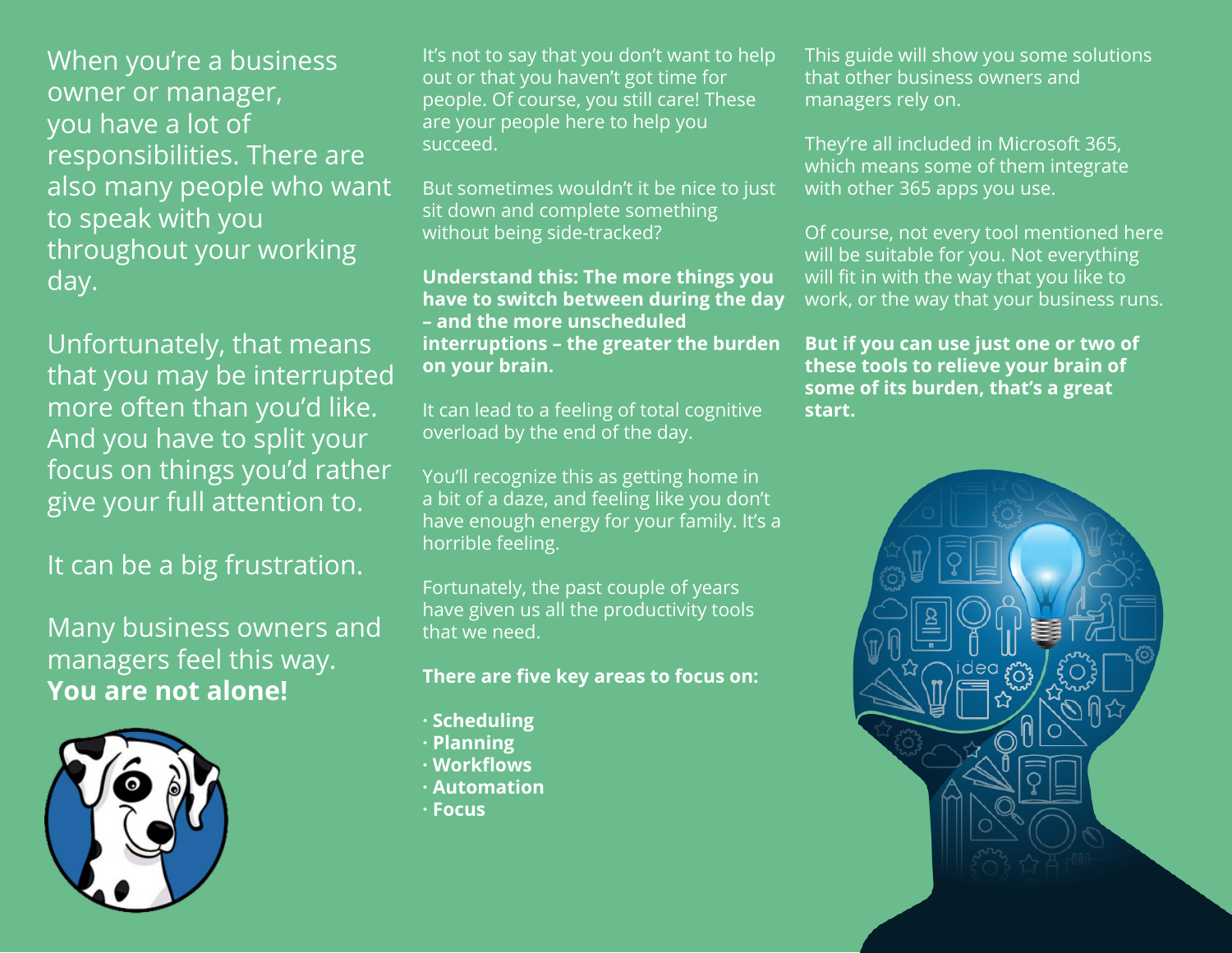#### **Let's start by looking at your calendar. Get your calendar right and that can eliminate many of your productivity issues in one go.**

Whoever you're meeting and whether it's by video call or in real life, your calendar needs to be organized around how you personally best work. In other words, let your calendar be a slave to you, not the other way around!

Microsoft **Outlook** offers lots of features that make scheduling easier.

For example, you can use the **Scheduling Assistant** and **Room Finder** to help you coordinate the right attendees and find a meeting room. There's even an AutoPick feature that can work out the most suitable time and date for everyone.

For virtual meetings, use **Teams.** There are so many useful tools built in to

make your meetings more productive.

calendar, Get your calendar<br>
map that can eliminate<br>
map of your productivity<br>
map of your productivity<br>
map ago.<br>
Whowever your emetring and<br>
the Microsoft 365<br>
whether its by video call or in suite. This root only<br>
real Another great tool for managing your calendar is **Bookings, part of the Microsoft 365 suite.** This not only allows you to share your schedule so people can book their own appointments with you, but it also lets you customize the types of meetings or appointments you hold most often. That means the app will automatically block out the right amount of time, and arrange the best location (whether virtual or in person) for each meeting.

Bookings will copy all the details across to your Outlook calendar too, so you're not forever switching between apps to know what's next.

## *O u r p r o tip :*

In Bookings set scheduling policies, so your entire day's calendar isn't open to other people. For example, if you prefer to meet *in the mornings and focus on other work in* the afternoons, you'd only let people *s c h e d u l e m o rn ing m e e tings .*

*Two o th e r p r o tip s o n s c h e d u ling. Th e firs t can help to eliminate constant* interruptions from your team. If that's an issue for you, then schedule time every day *wh e r e yo u a r e fr e e t o c h a t - "A s k M e A nyth ing ", if yo u like .*

This could be just 30 minutes a day. It *works best when it's the same time each day. And you have to be strong to push* back on non-urgent interruptions outside *yo u r d a ily A s k M e A nyth ing*

Our other pro scheduling tip could be a real *g a m e c h a ng e r fo r yo u .*

Schedule time for important tasks that you want to complete without interruption in *th e s a m e way yo u 'd s c h e d u l e tim e fo r a* meeting. Block it out of your calendar and *m a ke yo u rs e lf u n a va il a b l e .*

> *I t 's s u c h a s im p l e i d e a but a powerful one.*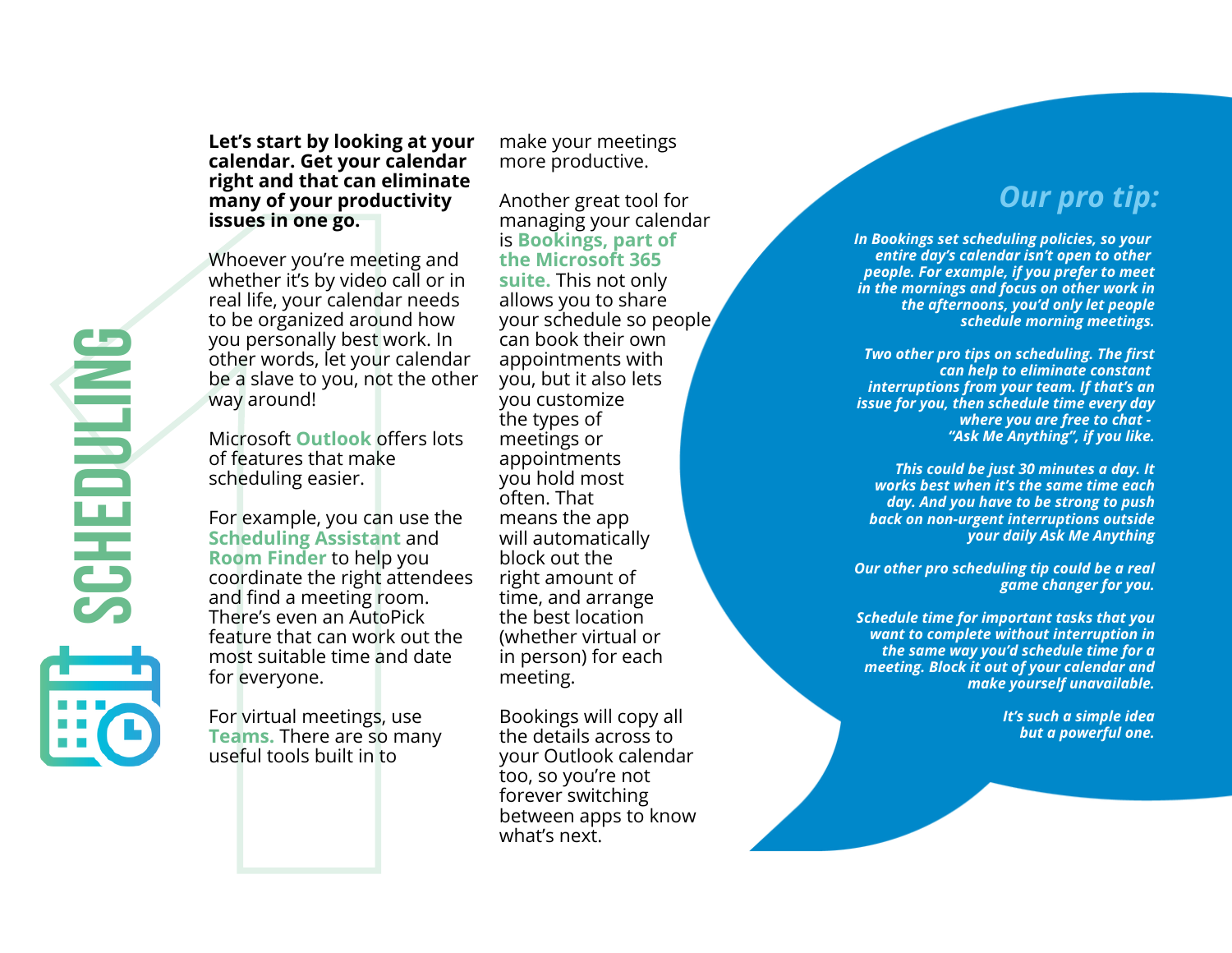

# **planning**

**One of the best ways to keep on track with what you need to be focusing on is to plan each day well.**

You're probably used to doing this already to some degree, but you can take your daily planning to the next level.

Start each day or week by creating a detailed to do list. **Microsoft 365's To Do** app is a favorite way to create a list and keep on top of it.

The additional features really make this tool a necessity. It allows you to track, organize and prioritize all of your tasks each day. But that's not why it's so good.

**22**<br>
One of the best ways to keep on track with what<br>
you need to be focusing on is to plan each day<br>
well.<br>
You're probably used to doing this already<br>
to some degree, but you can take your daily<br>
planning to the next le Each task can be broken down into steps, and you can even create checklists to drill into details. And here's the really great part – you can assign tasks to members of your team, send them reminders, and see what progress has been made.

That saves you time checking in with colleagues to see how they're getting along, or chasing them on email.

# *Pro workflow tip:*

*When you're making your plans each day, you'll probably notice some of your tasks could easily be completed by other people. Don't forget to delegate whatever you can, and if you need to, find experts so you can outsource the things you can't handle in-house.*

*There are thousands of people out there waiting to do tasks for you on platforms such as Fiverr and Upwork.*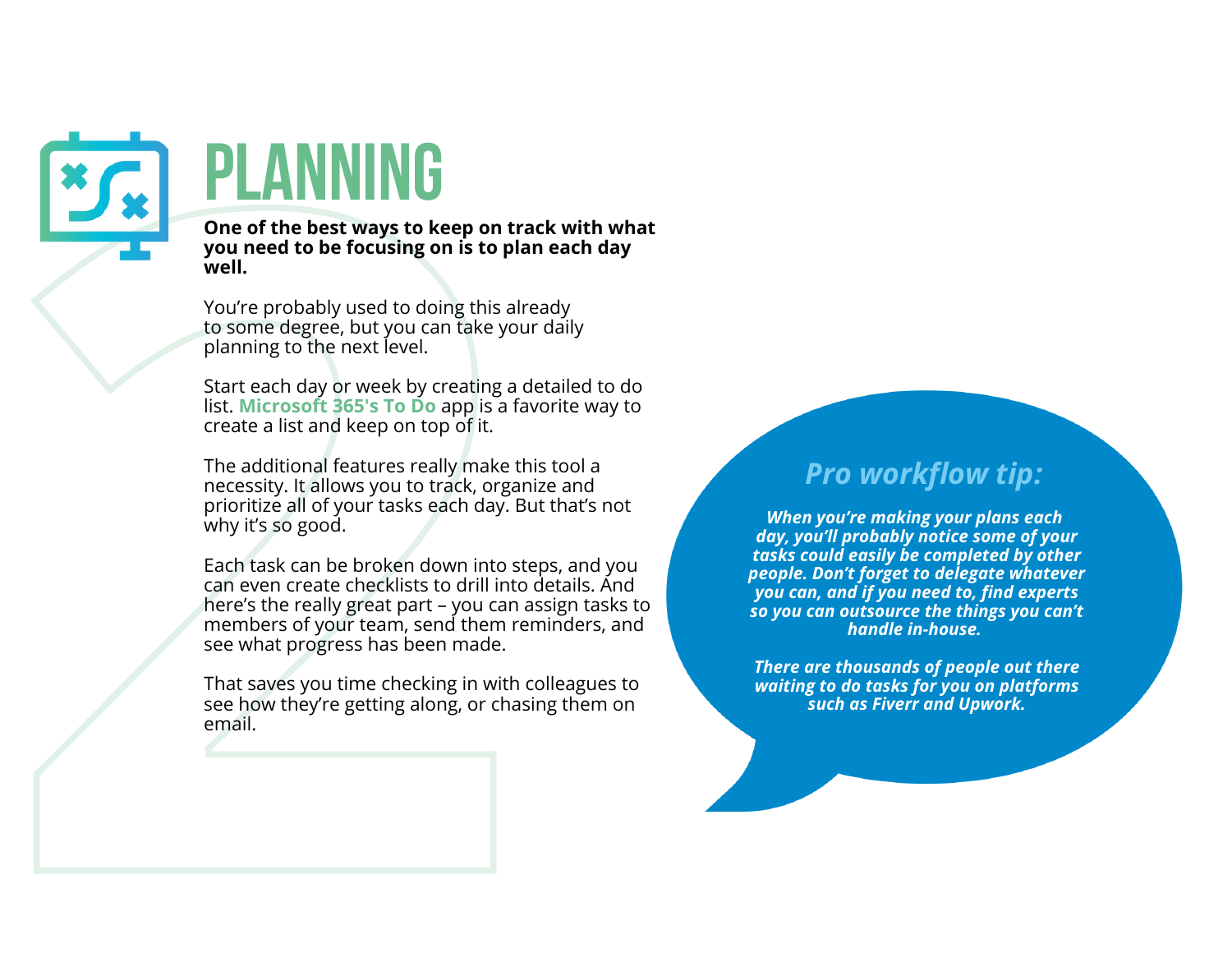**wo** to follow, they're less likely to need to **r** room for confusion. And when your **k** When everybody knows what they're **flow**supposed to be doing, there's far less people have a clear, well laid-out plan

## *Pro workflow tip:*

*Get your team to take responsibility for their own projects, overseeing their own workflow. This will help relieve some of your burden and give them more responsibility.*

 there for them to see. interrupt you to check details. It's all **Microsoft 365's Planner** is a fantastic tool for this (in some 365 subscriptions it's now being integrated into Teams,

and is called Tasks by Planner).

Yes, there are lots of project planning tools available, and honestly, they mostly work in a similar way. Planner is really easy to use. When you're trying to save time, that's a big deal.

Planner allows you to create projects and include all the people that need to be involved. You create plans, buckets, and tasks, and can assign things to people where you need to. Any time you make an update to a plan, the right people are notified, and there's an built-in calendar that lets you see due dates at a glance.

One of the really great things about<br>Planner is that you can track your time<br>ad progress on each task or project.<br>Reports will detail how much time was<br>spent on each part, which allows you<br>a better level of planning for fu One of the really great things about Planner is that you can track your time and progress on each task or project. Reports will detail how much time was spent on each part, which allows you a better level of planning for future projects. It also saves you lots of time when it comes to compiling and creating your own reports, it's all done for you!

If you spend a lot of your time working on or overseeing projects, **Microsoft Project** might be a better solution.

This tool helps to take things to the next level, allowing you to set up dynamic scheduling, based on things like team members involved and the level of work required. With Microsoft Project, you are able to create the dashboard that suits the project best, and take a deeper look at each stage of the task.

You may need to pay more to access it.

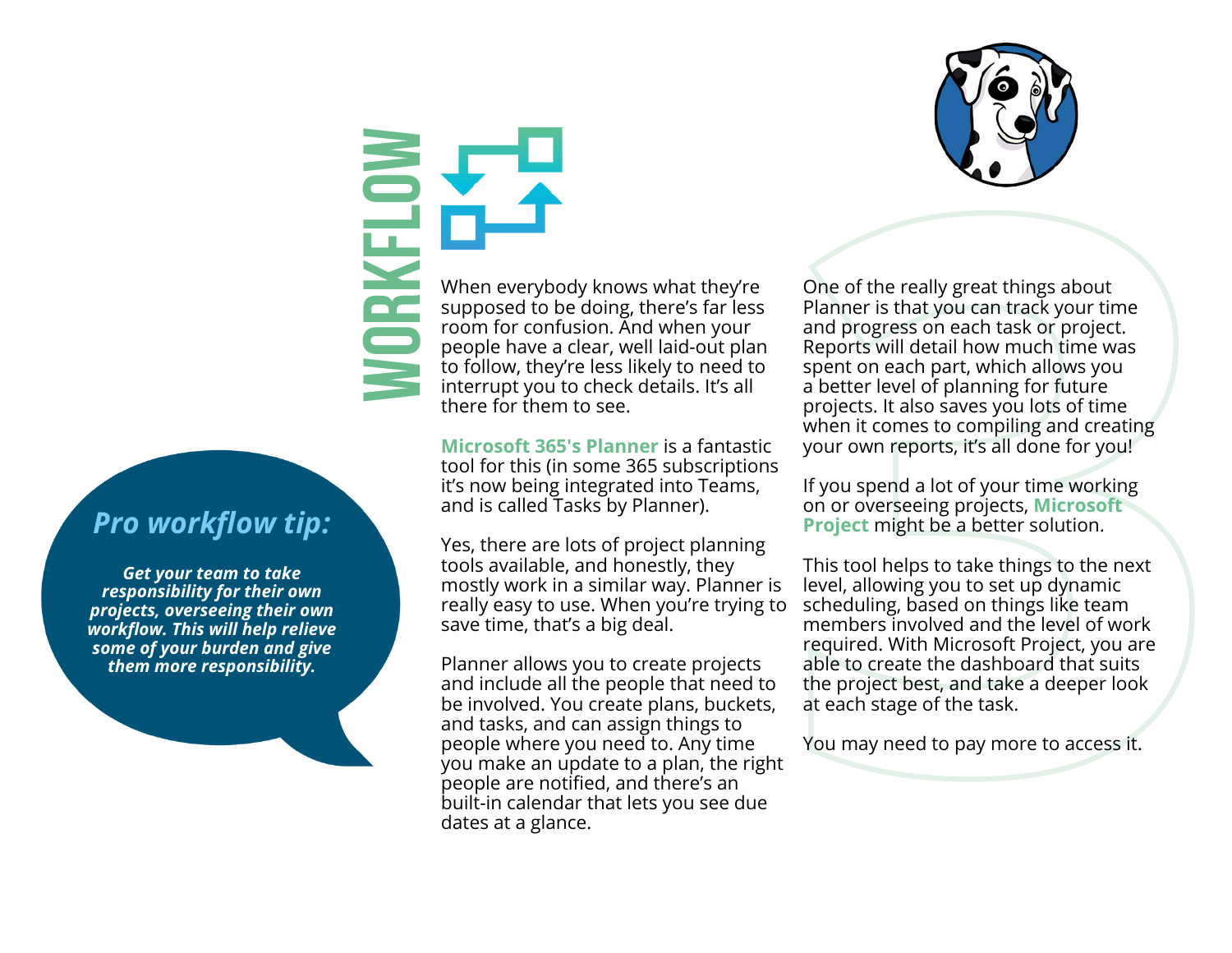#### **One of the biggest tools at your disposal is automation.**

Automating tasks that take up a lot of your time or are repetitive can save you hours every week. And it can do the same across your entire business.

One of the best apps to help you get started is **Microsoft 365's Power Automate.**

This tool lets you automate many of your business functions, from data entry and reporting, to processing forms and even invoicing. It can even make recommendations on the tasks you could automate to make your life easier and to make you much more productive.

Everyone in the business can use it. You simply create 'flows' using the simple low-code drag and drop tools, along with pre-built connectors. It also connects with your other apps and services within Microsoft. It can even monitor your social media accounts, posts, and form entries to capture and analyze data and trends.

If you're not already using this tool, you're wasting a lot of time on tasks that you don't personally need to be doing! Another great thing about Power Automate is its ability to extract information from print and digital documents, which can make things like processing paper invoices easier. **Example 18 and the biggest tools at your disposal<br>wutunding tasks that take up a lot of your<br>you hours every week. And it can do the same<br>one of the best apps to help you get started<br>automate.<br>This tool less you could at** 

**a**

**uto**

**m**

**ati i i i i i i i o**

**n**

It's a tool that every business needs to look at. There will be several functions you can use.

### *Pro automation tip:*

*Power Automate allows you to link together two apps using connectors. This means information can be copied from one app to the other. Which can save you and your people having to enter data multiple times across different applications.*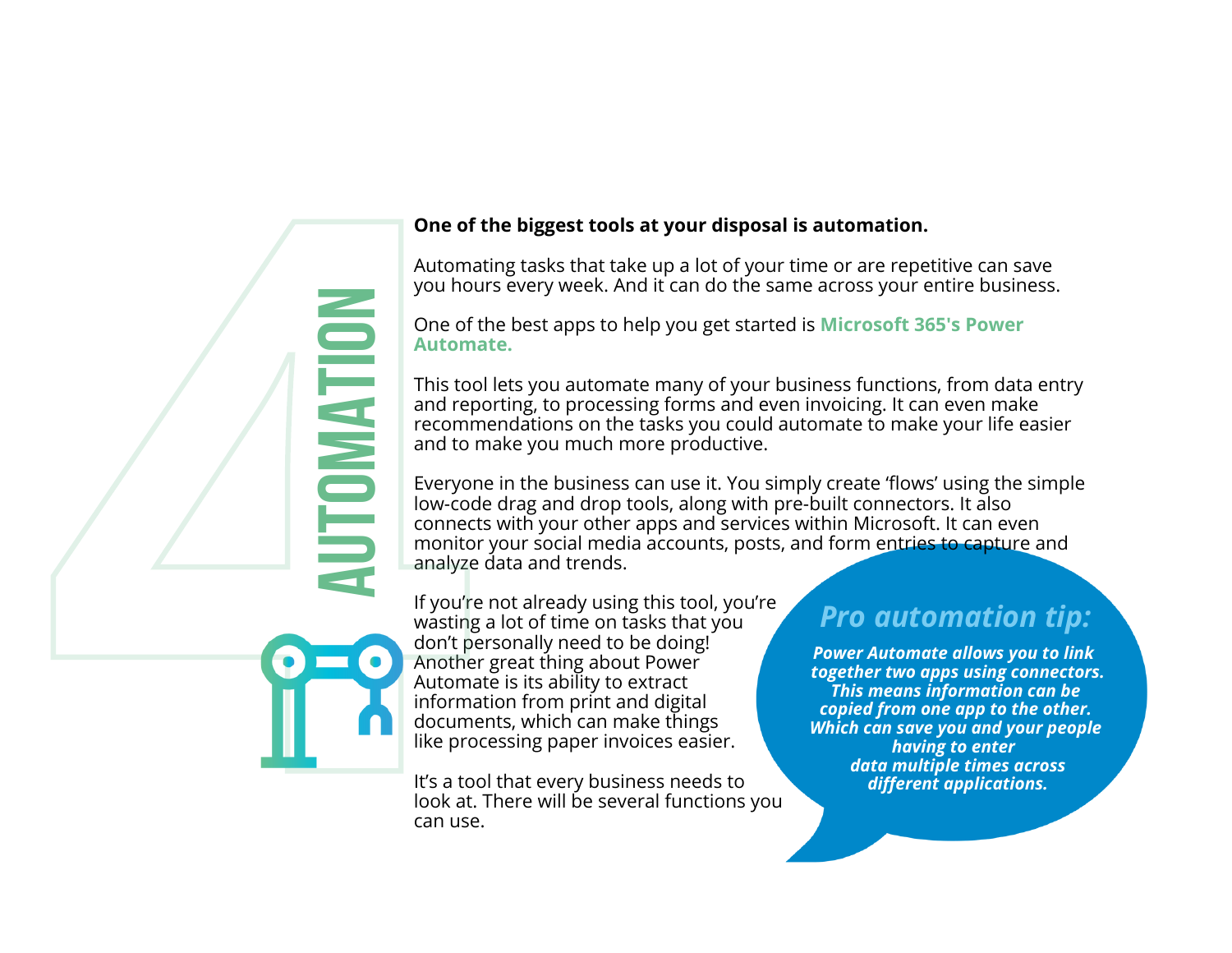# **focus**

#### **If you find it difficult to focus on tasks without being interrupted, Microsoft 365's Focus Assist is for you.**

It allows you to silence all digital interruptions for a set amount of time.

You may have already used it in some capacity, but in Windows 11 the feature has recently been updated to make it even more useful.

In Windows 10, Focus Assist gave you the ability to minimize the notifications that would distract you from the task at hand, but it needed to be switched on to work.

The updated version provides an integrated focus timer, which gives you greater control over how and when notifications should be muted.

There is also a new do not disturb feature in Focus Assist, as well as the ability to simplify your start menu, and clean up your taskbar.



## *Pro focus tip:*

Sks without being<br>
Assist is for you.<br>
Assist is for you.<br>
ruptions for a set amount of<br>
the ability to minimize the<br>
rom the task at hand, but it<br>
for the activities on each transfer being<br>
grated focus time, which<br>
divid *If there are notifications you really don't want to miss, like personal messages, set up priority notifications under Do Not Disturb. That way you'll never miss something vital.*